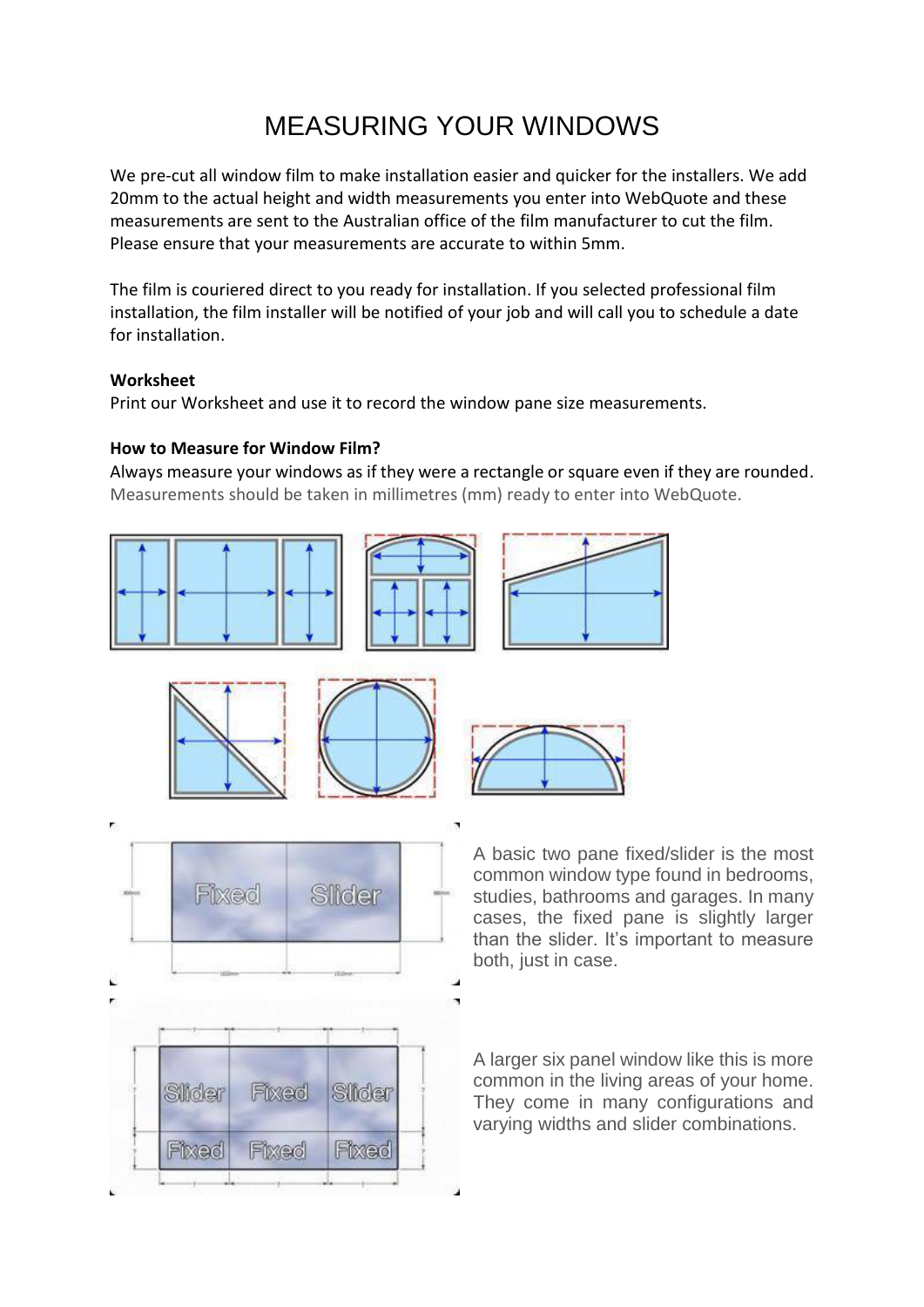Measure each window pane to be tinted and record on the Worksheet. Then record the number of panes of that size (You do not need to add 20mm for custom fitting – WebQuote does that).

Window film is manufactured in different roll widths – some standard roll widths are 610mm, 912mm, 1220mm, 1524mm and 1829mm. Not all films are available in all roll widths. Some lower volume films may only be supplied in one or two roll widths. The WebQuote has been programmed to quote your job using the most efficient roll width available for that film. If WebQuote has calculated a film quantity much higher than you expected this will be the reason. To reduce wastage off the roll consider selecting a different film that may be available in roll widths better suited to your window pane sizes.

### **DO NOT ASSUME**

**DO NOT ASSUME** THE FIXED PANE AND THE SLIDING WINDOW PANE ARE THE SAME SIZE (the fixed pane is often a bit larger) **DO NOT ASSUME** ONE FULL SIZE PANE IS THE SAME WIDTH AS ADJACENT PANES **MEASURE EACH PANE TO BE SURE**

When you have recorded all your window measurements on the Worksheet, you can then enter the measurements into WebQuote, calculate the cost of film and of film installation, request film samples be posted to you and receive a WebQuote emailed to you.

### **Please note:**

.

We are not responsible for any errors that result from inaccurate measuring of windows or due to errors entering the measurements into **WebQuote** 

• If you do not feel confident that you can accurately measure your windows and enter those measurements into the WebQuote, please book a free quote from a sales rep